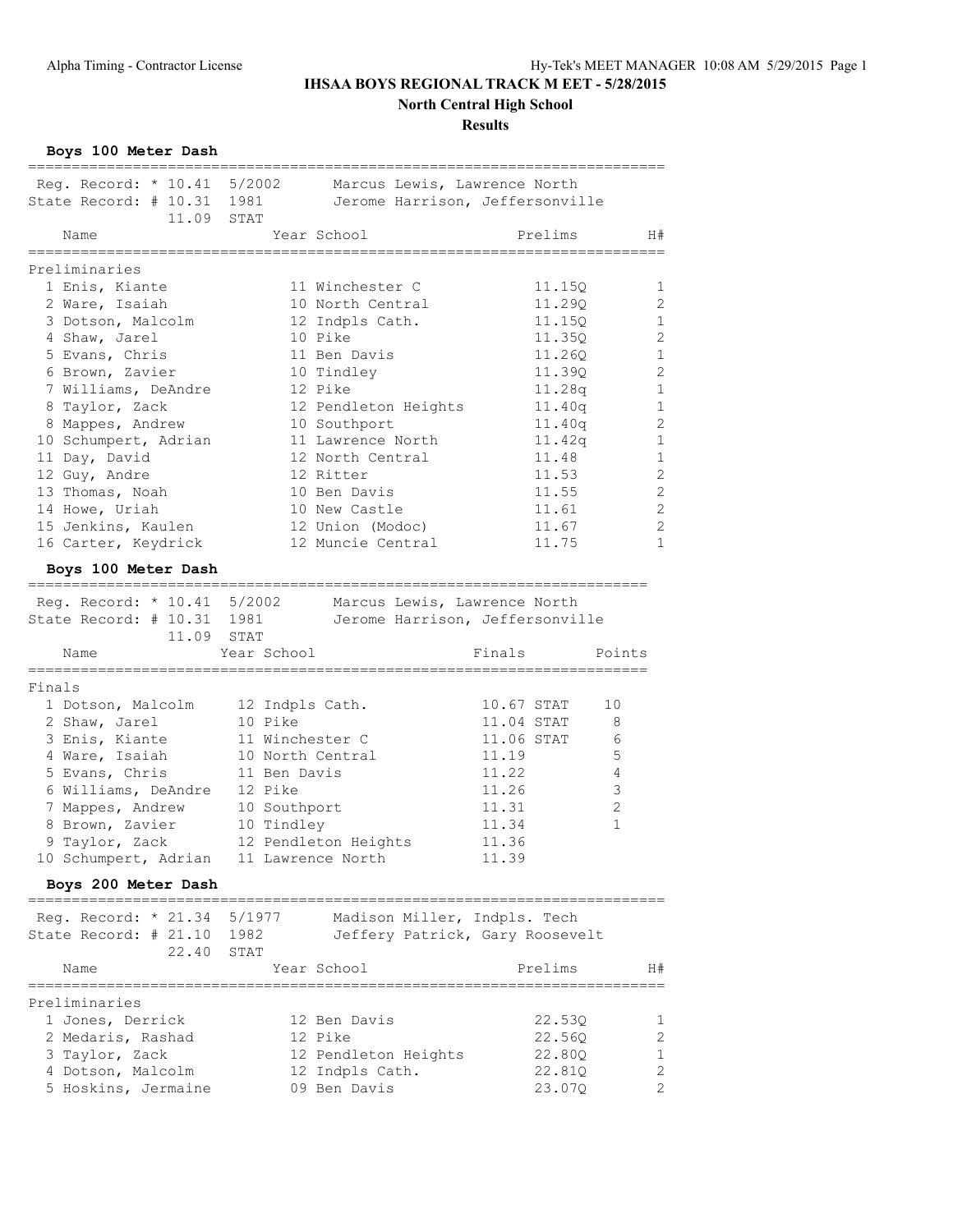### **Results**

# **....Boys 200 Meter Dash**

| 6 Schumpert, Adrian | 11 Lawrence North      | 23.270 | $\mathbf{1}$   |
|---------------------|------------------------|--------|----------------|
| 7 Carter, Keydrick  | 12 Muncie Central      | 23.14q | 2              |
| 8 Hardeman, Sam     | 11 Brebeuf Jesuit Prep | 23.17q | $\overline{2}$ |
| 9 Ransom, Richard   | 12 Crispus Attucks     | 23.18q | 2              |
| 10 Allen, Dawson    | 10 Yorktown            | 23.24q | $\overline{2}$ |
| 11 Payne, Darrell   | 12 Tech                | 23.37  | $\mathcal{L}$  |
| 12 Bigelow, Donovan | 10 Mt. Vernon          | 23.46  | $\mathbf{1}$   |
| 13 Everett, Joe     | 11 Ritter              | 23.49  | $\mathbf{1}$   |
| 14 Hobbs, Rayder    | 11 Indpls Cath.        | 23.57  | $\mathbf{1}$   |
| -- Robinson, Adrian | 11 Pike                | DNF    | $\mathbf{1}$   |
|                     |                        |        |                |

### **Boys 200 Meter Dash**

| Req. Record: * 21.34 5/1977<br>State Record: $#21.10$ | 1982                   | Madison Miller, Indpls. Tech<br>Jeffery Patrick, Gary Roosevelt |                |
|-------------------------------------------------------|------------------------|-----------------------------------------------------------------|----------------|
| 22.40 STAT                                            |                        |                                                                 |                |
| Name                                                  | Year School            | Finals                                                          | Points         |
|                                                       |                        |                                                                 |                |
| Finals                                                |                        |                                                                 |                |
| 1 Medaris, Rashad                                     | 12 Pike                | 22.04 STAT                                                      | 10             |
| 2 Dotson, Malcolm                                     | 12 Indpls Cath.        | 22.15 STAT                                                      | 8              |
| 3 Jones, Derrick                                      | 12 Ben Davis           | 22.21 STAT                                                      | 6              |
| 4 Schumpert, Adrian                                   | 11 Lawrence North      | 22.65                                                           | 5              |
| 5 Taylor, Zack                                        | 12 Pendleton Heights   | 22.66                                                           | 4              |
| 6 Hoskins, Jermaine                                   | 09 Ben Davis           | 22.82                                                           | 3              |
| 7 Allen, Dawson                                       | 10 Yorktown            | 22.86                                                           | $\mathfrak{D}$ |
| 8 Ransom, Richard                                     | 12 Crispus Attucks     | 23.04                                                           |                |
| 9 Hardeman, Sam                                       | 11 Brebeuf Jesuit Prep | 23.09                                                           |                |
| 10 Carter, Keydrick                                   | 12 Muncie Central      | 23.61                                                           |                |

### **Boys 400 Meter Dash**

| Reg. Record: * 47.94 5/1974         |                   | A Watkins, North Central |                             |                |                  |
|-------------------------------------|-------------------|--------------------------|-----------------------------|----------------|------------------|
| State Record: # 46.99 2002          |                   |                          | David Neville, Merrillville |                |                  |
| 49.42 STAT                          |                   |                          |                             |                |                  |
| Name                                | Year School       |                          | Finals H# Points            |                |                  |
|                                     |                   |                          | ============                |                |                  |
| 1 Garrett, Frank                    | 12 Pike           |                          | 49.00 STAT                  | 2              | 10               |
| 2 Ware, Isaiah 10 North Central     |                   |                          | 49.71                       |                | $2 \quad 8$      |
| 3 Chavis, John 11 Chatard           |                   |                          | 49.84                       | $2^{\circ}$    | 6                |
| 4 Robinson, Adrian 11 Pike          |                   |                          | 49.85                       |                | $2^{\circ}$<br>5 |
| 5 Krauth, Stathis 12 Perry Meridian |                   |                          | 50.39                       | $\overline{2}$ | $\overline{4}$   |
| 6 Wilkerson, Jordan 11 Ben Davis    |                   |                          | 50.45                       |                | $2^{\circ}$<br>3 |
| 7 Karnes-smith, Cart                |                   | 11 Lawrence Central      | 50.46                       | $\overline{2}$ | $\overline{2}$   |
| 8 White, Semaj                      | 11 Anderson       |                          | 50.49                       | $\mathfrak{D}$ | $\mathbf{1}$     |
| 9 Madsen, Andrew                    |                   | 11 Heritage Christian    | 50.72                       | $\mathcal{L}$  |                  |
| 10 Smith, Sidney                    | 12 Ben Davis      |                          | 51.11                       | $\mathbf{1}$   |                  |
| 11 Jenkins, Kaulen                  |                   | 12 Union (Modoc)         | 52.26                       | $\mathbf{1}$   |                  |
| 12 Smith, Austin                    |                   | 11 Eastern Hancock       | 52.38                       | 1              |                  |
| 13 Young, Eliseus                   |                   | 09 Muncie Central        | 52.97                       |                |                  |
| 14 Brutchen, Alan                   | 12 Winchester C   |                          | 53.05                       | $\mathbf{1}$   |                  |
| 15 Mason, Deangelo                  | 10 Lawrence North |                          | 53.42                       |                |                  |
| 16 Klotz, David                     | 11 Speedway       |                          | 55.32                       | $\mathcal{L}$  |                  |
|                                     |                   |                          |                             |                |                  |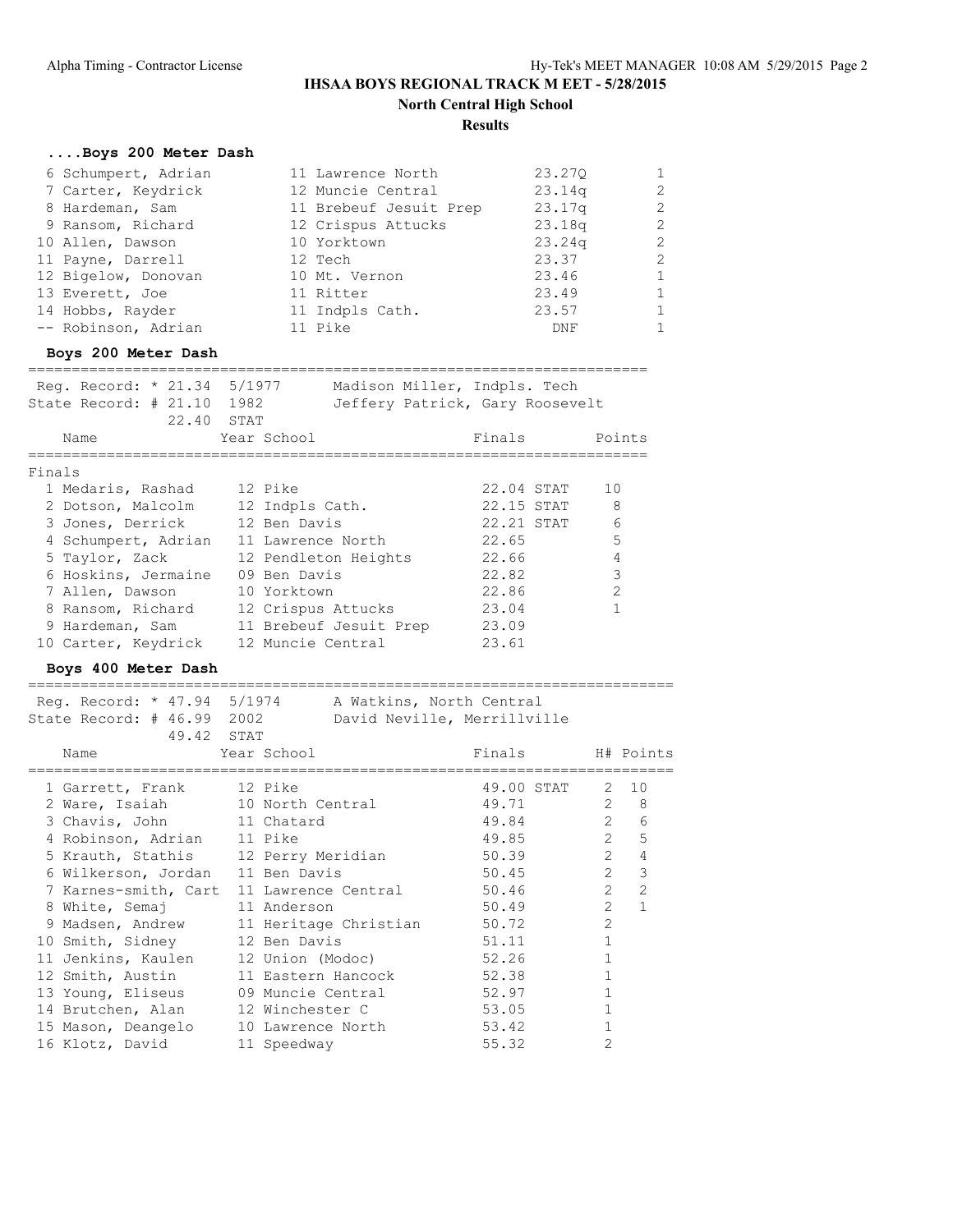**North Central High School**

### **Results**

**Boys 800 Meter Run**

| Reg. Record: * 1:51.49 5/2010    | Nathan Hendershot, Pendleton Heigh     |                                  |                |
|----------------------------------|----------------------------------------|----------------------------------|----------------|
| State Record: # 1:49.25 2011     | Austin Mudd, Center Grove              |                                  |                |
| $1:55.36$ STAT                   |                                        |                                  |                |
| Name<br>=============            | Year School<br>======================= | Finals<br>================       | Points         |
| 1 Rice, Solomon                  | 12 North Central                       | 1:57.11                          | 10             |
| 2 Lee, Evan                      | 11 Park Tudor                          | 1:57.53                          | 8              |
| 3 Jerger, Timothy                | 12 Lawrence North                      | 1:58.37                          | 6              |
| 4 Krieger, Kyle                  | 11 Ritter                              | 1:59.21                          | 5              |
| 5 Wood, Brisco                   | 11 Mt. Vernon                          | 1:59.26                          | $\overline{4}$ |
| 6 Dillon, David                  | 11 Daleville                           | 1:59.63                          | 3              |
| 7 Byrd, Benjamin                 | 12 Covenant Chr                        | 1:59.84                          | 2              |
| 8 Koczenasz, Jordan              | 12 North Central                       | 2:00.52                          | $\mathbf 1$    |
| 9 Lisby, Garrett                 | 12 Heritage Christian                  | 2:01.56                          |                |
| 10 Hendershot, Noah              | 12 Lapel                               | 2:01.68                          |                |
| 11 Wilson, Ashton                | 11 Pendleton Heights                   | 2:01.83                          |                |
| 12 Ramsey, Deven                 | 11 Pike                                | 2:02.36                          |                |
| 13 Engle, Patrick                | 12 Indpls Cath.                        | 2:04.51                          |                |
| 14 Privett, Jesse                | 11 Muncie Central                      | 2:06.14                          |                |
| 15 Bell, Tariq                   | 10 Muncie Central                      | 2:08.40                          |                |
| 16 Brown, Justin                 | 12 Monroe Central                      | 2:11.03                          |                |
| Boys 1600 Meter Run              |                                        |                                  |                |
|                                  | ---------------                        |                                  |                |
| Reg. Record: * 4:10.39 5/1993    |                                        | Nick Middleton, Lawrence Central |                |
| State Record: # 4:03.00 2011     | Austin Mudd, Center Grove              |                                  |                |
| 4:16.50 STAT                     |                                        |                                  |                |
| Name                             | Year School<br>=========               | Finals                           | Points         |
| 1 Snider, Zack                   | 12 Brebeuf Jesuit Prep                 | 4:18.36                          | 10             |
| 2 Rice, Solomon                  | 12 North Central                       | 4:19.61                          |                |
|                                  |                                        |                                  | 8              |
|                                  |                                        | 4:19.93                          | 6              |
| 3 Rush, Aaron<br>4 Hoeft, Ethan  | 11 Mt. Vernon<br>12 Lawrence North     | 4:23.78                          | 5              |
| 5 Jones, Parker                  | 10 Pendleton Heights                   | 4:23.86                          | $\overline{4}$ |
| 6 O'Neil, Patrick                | 12 Indpls Cath.                        | 4:26.99                          | 3              |
| 7 Lawrence, Darin                | 12 Lawrence Central                    | 4:27.21                          | 2              |
| 8 Byrd, Benjamin                 | 12 Covenant Chr                        | 4:27.43                          | 1              |
| 9 Hoskins, Matthew               | 11 Lawrence North                      | 4:32.55                          |                |
| 10 Fierst, Jacob                 | 12 Ritter                              | 4:36.75                          |                |
| 11 Tansy, John                   | 11 Perry Meridian                      | 4:37.63                          |                |
| 12 Faler, Adam                   | 10 North Central                       | 4:38.71                          |                |
| 13 Kabir, Jason                  | 11 Anderson                            | 4:39.30                          |                |
| 14 Orchard, Cade 09 Delta        |                                        | 4:45.00                          |                |
| 15 Brooks, Blake                 | 12 Cowan                               | 4:51.88                          |                |
| 16 Zirkle, Nathan 11 Delta       |                                        | 5:04.54                          |                |
| Boys 3200 Meter Run              |                                        |                                  |                |
|                                  |                                        |                                  |                |
| Reg. Record: * 9:07.94 5/1982    |                                        | Todd Crosson, Connersville       |                |
| State Record: # 8:55.10 1975     | Rudy Chapa, Hammond                    |                                  |                |
| $9:16.26$ STAT                   |                                        |                                  |                |
| Name                             | Year School                            | Finals                           | Points         |
| 1 Noble, Christian 11 Mt. Vernon |                                        | 9:23.16                          | 10             |
| 2 Snider, Zack                   | 12 Brebeuf Jesuit Prep 9:32.96         |                                  | 8              |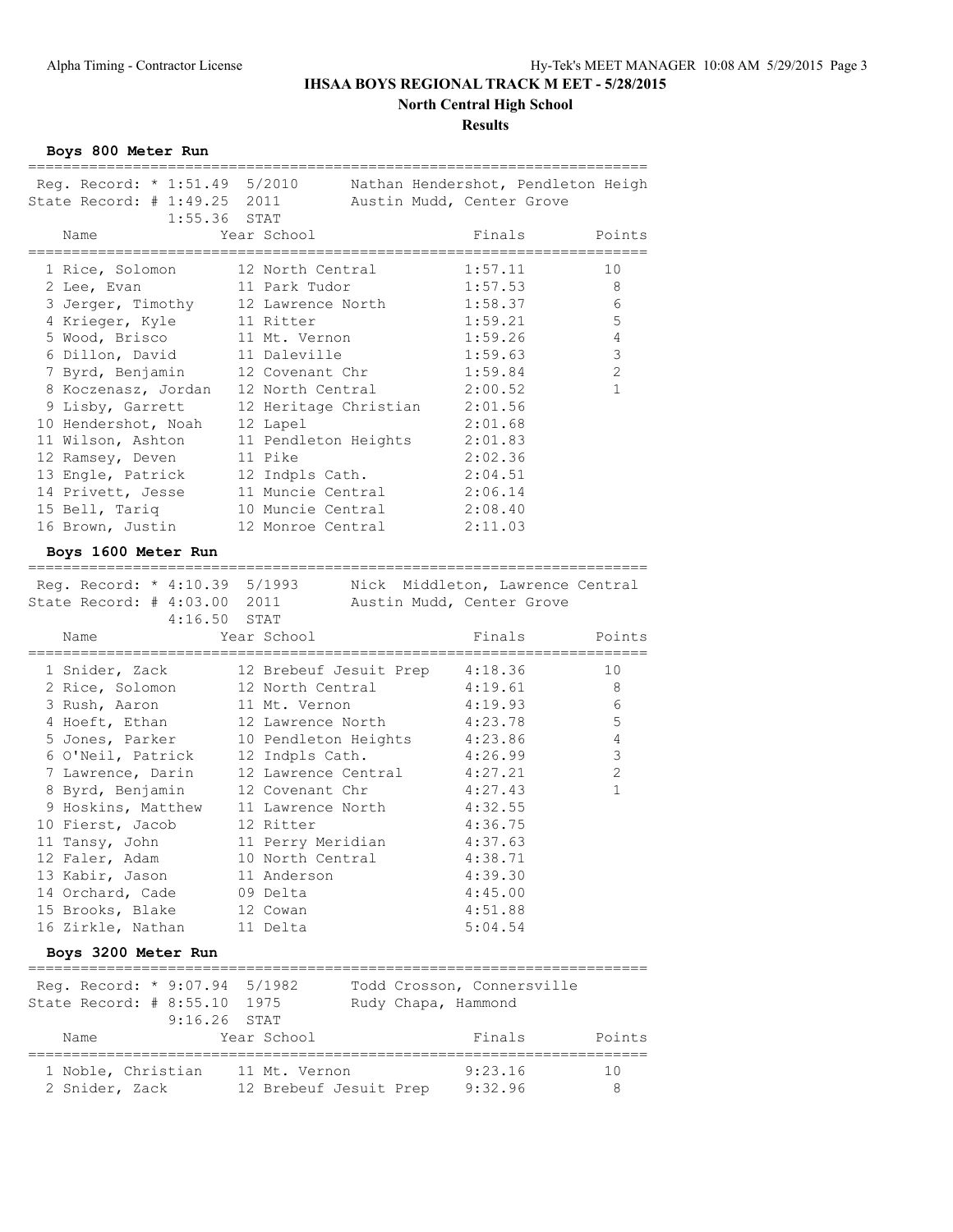**Results**

#### **....Boys 3200 Meter Run**

| 3 Coffey, David             | 11 Brebeuf Jesuit Prep        | 9:38.74  | 6            |
|-----------------------------|-------------------------------|----------|--------------|
| 4 Odell, Jona               | 12 Ritter                     | 9:45.35  | 5            |
| 5 Wehrle, Max               | 11 Ritter                     | 9:50.11  | 4            |
| 6 Rush, Aaron               | 11 Mt. Vernon                 | 10:02.28 | 3            |
| 7 Lukens, Andrew            | 11 Lawrence Central           | 10:05.06 | 2            |
| 8 Jones, Parker             | 10 Pendleton Heights 10:08.42 |          | $\mathbf{1}$ |
| 9 Smith, Conor              | 12 North Central              | 10:08.69 |              |
| 10 McDonald, Paul           | 10 Heritage Christian         | 10:19.08 |              |
| 11 Bessler, Christoph       | 11 Indpls Cath.               | 10:22.55 |              |
| 12 Herbst, Alex             | 09 Wapahani                   | 10:24.15 |              |
| 13 Barron, Eric             | 10 Pike                       | 10:36.19 |              |
| 14 Sullivan, Sean           | 12 Chatard                    | 10:43.66 |              |
| 15 Kratz, Kevin 10 Yorktown |                               | 10:50.54 |              |
| 16 Zirkle, Nathan           | 11 Delta                      | 11:18.25 |              |

#### **Boys 110 Meter Hurdles**

========================================================================= Reg. Record: \* 13.94 5/1977 J. Hill & R. Kennedy, Inpls. Tech, Sou State Record: # 13.64 1976 Jerry Hill, Indpls. Aresnal Tech 14.85 STAT Name Year School Prelims H# ========================================================================= Preliminaries 1 McGuire, Brandon 10 Pike 15.10Q 2 2 Bechdolt, Mason 12 Delta 15.21Q 1 3 West, Alonzo 12 Anderson 15.15Q 2 4 Thompson, Sean 11 Lapel 15.22Q 1 5 Jones, Rashawn 11 Lawrence Central 15.26Q 1 6 Maquire, Cole 09 North Central 15.66Q 2 7 Buchanan, Christian 11 Perry Meridian 15.33q 1 8 Myers, Kivahni 11 Lawrence North 15.44q 1 9 Davis, Cooper 11 Southport 15.71q 2 10 Williams, Gano 11 Lawrence North 15.93q 2 11 Mitchell, Nick 09 Monroe Central 16.06 1 12 Waters, Samson 12 Wes-Del 16.21 16.21 1 13 Smith, Tevin 11 Ben Davis 16.44 1 14 Hood, Keith 12 Tech 16.65 2 15 Hutson, Fred 11 Northwest 17.03 2 16 Bussey, Chandler 10 Lawrence Central 17.15 2

#### **Boys 110 Meter Hurdles**

| Reg. Record: * 13.94 5/1977<br>State Record: # 13.64 1976<br>14.85 STAT |                     | J. Hill & R. Kennedy, Inpls. Tech, S<br>Jerry Hill, Indpls. Aresnal Tech |            |        |
|-------------------------------------------------------------------------|---------------------|--------------------------------------------------------------------------|------------|--------|
| Name                                                                    | Year School         |                                                                          | Finals     | Points |
| Finals                                                                  |                     |                                                                          |            |        |
| 1 Bechdolt, Mason                                                       | 12 Delta            |                                                                          | 14.63 STAT | 10     |
| 2 West, Alonzo                                                          | 12 Anderson         |                                                                          | 14.77 STAT | - 8    |
| 3 McGuire, Brandon                                                      | 10 Pike             |                                                                          | 14.85 STAT | 6      |
| 4 Thompson, Sean                                                        | 11 Lapel            |                                                                          | 14.86      | 5      |
| 5 Jones, Rashawn                                                        | 11 Lawrence Central |                                                                          | 15.19      |        |
| 6 Buchanan, Christia                                                    | 11 Perry Meridian   |                                                                          | 15.21      | 3      |
| 7 Davis, Cooper                                                         | 11 Southport        |                                                                          | 15.28      |        |
|                                                                         |                     |                                                                          |            |        |

=======================================================================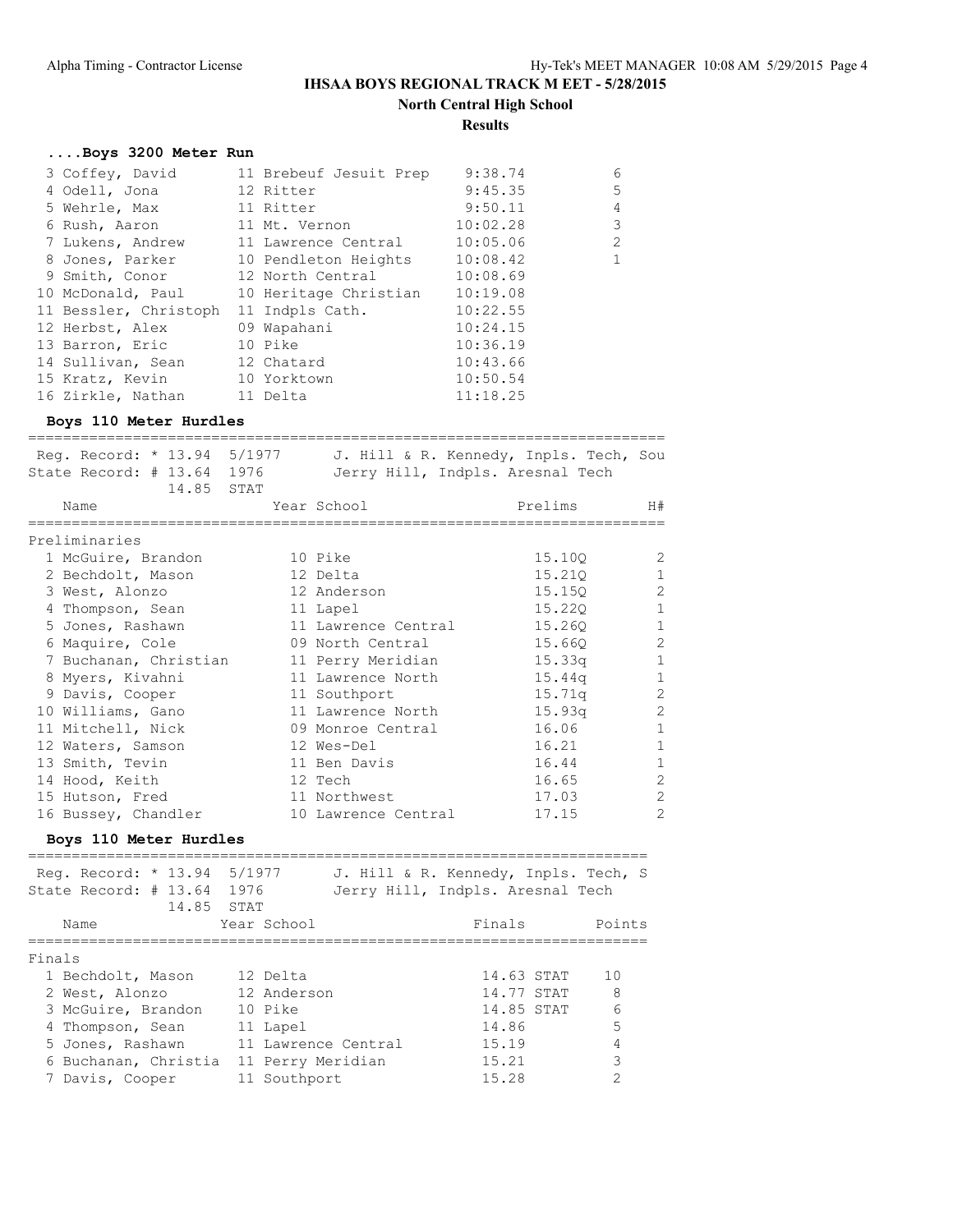**North Central High School**

#### **Results**

#### **....Boys 110 Meter Hurdles**

| 8 Myers, Kivahni  | 11 Lawrence North | 15.30 |
|-------------------|-------------------|-------|
| 9 Maquire, Cole   | 09 North Central  | 15.52 |
| 10 Williams, Gano | 11 Lawrence North | 16.00 |

#### **Boys 300 Meter Hurdles**

========================================================================== Reg. Record: \* 37.35 5/2003 Brandys Green, Lawrence North

| $Req. Record: * 3/.35 5/2003$<br>State Record: # 36.26 2007<br>38.78 STAT |                                            | Brandys Green, Lawrence North<br>Bryce Brown, Evansville Harrison |                |                  |
|---------------------------------------------------------------------------|--------------------------------------------|-------------------------------------------------------------------|----------------|------------------|
| Name                                                                      | Year School                                | Finals                                                            |                | H# Points        |
| 1 McGuire, Brandon 10 Pike                                                |                                            | 38.93                                                             | 2              | 10               |
| 2 Bechdolt, Mason 12 Delta                                                |                                            | 39.13                                                             |                | $2 \quad 8$      |
| 3 Tunstall Jr, Dusha 11 Lawrence North                                    |                                            | 39.29                                                             |                | $2^{\circ}$<br>6 |
| 4 Stroub, Charlie 11 Southport                                            |                                            | 39.48                                                             |                | 2 <sub>5</sub>   |
|                                                                           | 5 Jones, Rashawn 11 Lawrence Central 39.49 |                                                                   | 2              | $\overline{4}$   |
| 6 Thompson, Sean                                                          | 11 Lapel                                   | 39.65                                                             | 2              | 3                |
| 7 Maquire, Cole                                                           | 09 North Central                           | 40.74                                                             | $\overline{2}$ | $\overline{c}$   |
| 8 Williams, Corey 11 Ben Davis                                            |                                            | 40.74                                                             | $\mathbf{1}$   | $\mathbf{1}$     |
| 9 Randall, Joshua 11 Monroe Central                                       |                                            | 41.38                                                             | $\mathbf{1}$   |                  |
| 10 West, Alonzo                                                           | 12 Anderson                                | 41.81                                                             | $\mathcal{L}$  |                  |
| 11 Brown, Jaylen 12 Crispus Attucks                                       |                                            | 41.99                                                             | $\overline{2}$ |                  |
| 12 Williams, Gano                                                         | 11 Lawrence North                          | 42.13                                                             |                |                  |
| 13 Grammer, Noah                                                          | 12 Herron                                  | 43.00                                                             | $\mathbf{1}$   |                  |
| 14 Brown, Anthony                                                         | 10 Perry Meridian                          | 43.25                                                             | $\mathbf{1}$   |                  |
| 15 Skye, Logan Union City                                                 |                                            | 45.09                                                             |                |                  |
| -- Smith, Tevin 11 Ben Davis                                              |                                            | DNF                                                               | $\overline{2}$ |                  |
|                                                                           |                                            |                                                                   |                |                  |

==========================================================================

**Boys 4x100 Meter Relay**

Reg. Record: \* 41.49 5/2008 , Ben Davis Hester, Williams R., Williams L., Terrell State Record: # 41.02 1982 , Gary Roosevelt Young, Patrick, Moore, Price 42.65 STAT School **Finals** H# Points ========================================================================== 1 Ben Davis 42.22 STAT 2 10 1) Evans, Chris 11 2) Jones, Derrick 12 3) Thomas, Noah 10 4) Powell, Christian 11 2 Pike 42.32 STAT 2 8 1) Williams, DeAndre 12 2) Shaw, Jarel 10 3) Medaris, Rashad 12 4) Bellamy, Lavante 12 3 Lawrence North 42.59 STAT 2 6 1) Schumpert, Adrian 11 2) Clay III, William 11 3) Tunstall Jr, Dushawn 11 4) Lee, Jr, Jonathan 12 4 Lawrence Central 43.13 2 5 1) Adams, Austin 09 2) Doaks, Gerrid 11 3) Lee, Thomas 11 4) Muhammad, Calieel 12 5 Southport 43.25 2 4 1) Mappes, Andrew 10 2) Walton, Eli 11 3) Griffin, William 12 4) Walker, Devin 12 6 North Central 43.39 2 3 1) Day, David 12 2) Moore, Isaiah 09 3) Roberts, Austin 11 (4) Stokes, George 09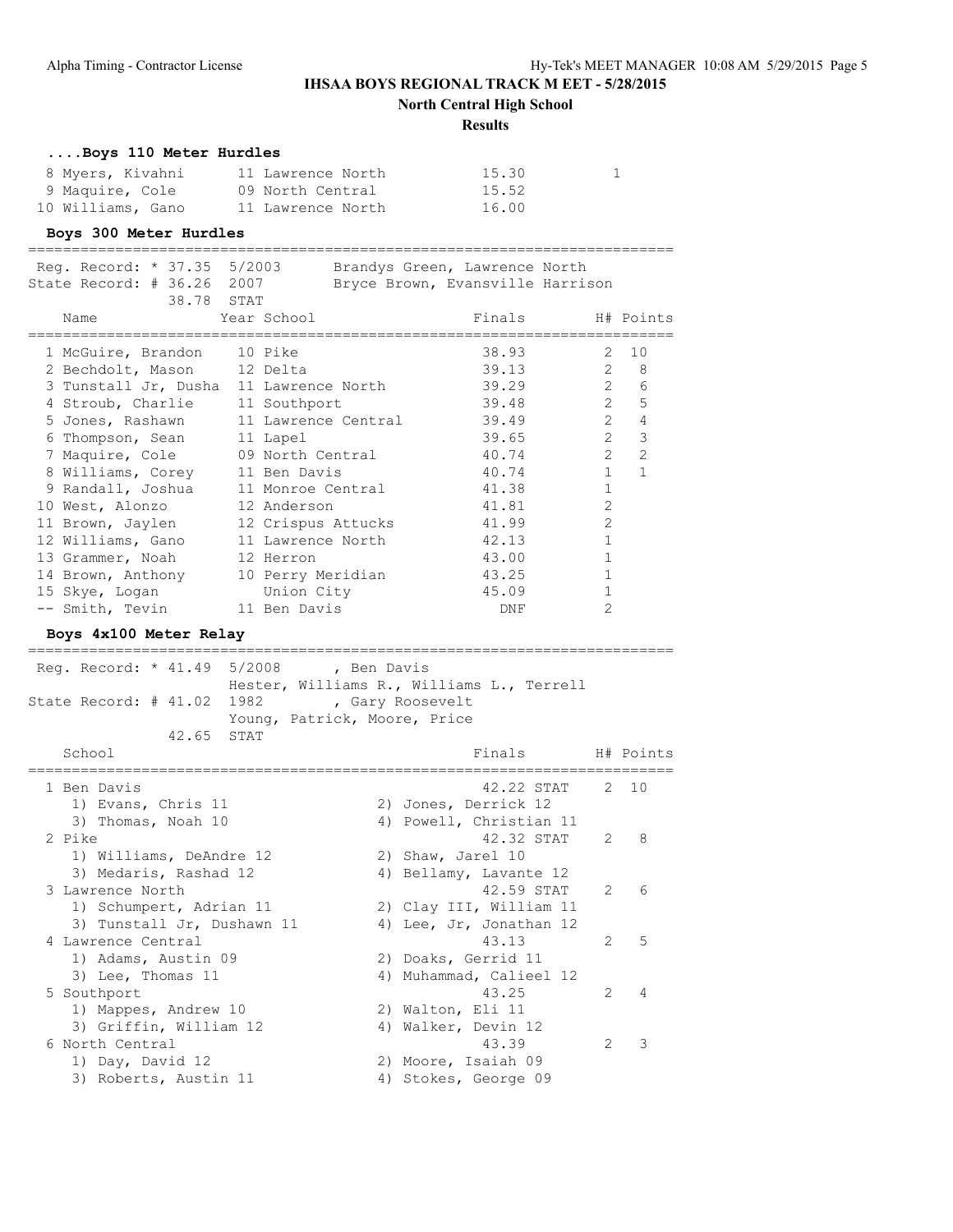#### **Results**

# **....Boys 4x100 Meter Relay**

| $\frac{1}{2}$ | Indianapolis Cathedral           | 43.45                  | 2              | $\overline{2}$ |
|---------------|----------------------------------|------------------------|----------------|----------------|
|               | 1) Dotson, Malcolm 12            | 2) Hill, Ronnie 12     |                |                |
|               | 3) Hobbs, Rayder 11              | 4) Letcher, Alec 12    |                |                |
|               | 8 Speedway                       | 43.76                  | $\overline{2}$ | $\mathbf{1}$   |
|               | 1) Fritz, Andrew 10              | 2) Hubbard, Isaiah 12  |                |                |
|               | 3) Jones, Jacob 10               | 4) Klotz, David 11     |                |                |
|               | 9 Indianapolis Arsenal Technical | 43.96                  | $\mathbf{1}$   |                |
|               | 1) Gardner, Quavon 11            | 2) Gates, Jimmy 11     |                |                |
|               | 3) Hood, Keith 12                | 4) Payne, Darrell 12   |                |                |
|               | 10 Mt. Vernon (Fortville)        | 43.97                  | 2              |                |
|               | 1) Nelson, Juwann 11             | 2) White, Caleb 12     |                |                |
|               | 3) Werner, Dan 12                | 4) Bigelow, Donovan 10 |                |                |
|               | 11 Indianapolis Bishop Chatard   | 44.21                  | $\mathbf{1}$   |                |
|               | 1) Grote, Tommy 11               | 2) Grote, Nick 11      |                |                |
|               | 3) Stiver, Jarrod 10             | 4) Saunders, Pete 11   |                |                |
|               | 12 Lapel                         | 44.95                  | $\mathbf{1}$   |                |
|               | 1) Voegle, Seth 12               | 2) Loller, Hunter 10   |                |                |
|               | 3) Clouse, Jordan 12             | 4) Thompson, Sean 11   |                |                |
|               | 13 Muncie Central                | 45.07                  | 1              |                |
|               | 1) Twilley, Travies 12           | 2) Carter, Keydrick 12 |                |                |
|               | 3) Searcy, Akil 10               | 4) Hall, Drake 09      |                |                |
|               | 14 Monroe Central                | 45.57                  | 1              |                |
|               | 1) Writtenhouse, Tyler 09        | 2) Pierce, Drew 10     |                |                |
|               | 3) Mitchell, Nick 09             | 4) Randall, Joshua 11  |                |                |
|               | 15 Muncie Burris                 | 51.57                  | 1              |                |
|               | 1) Baker, Dominick 11            | 2) Bohanon, Dmitri 10  |                |                |
|               | 3) Leusmann, Alexander 09        | 4) Ahmed, Akrem 12     |                |                |
|               | -- Anderson                      | DO.                    | $\mathfrak{L}$ |                |
|               | 1) McClendon, Dayquez 09         | 2) Tilford, Dominic 12 |                |                |
|               | 3) Owens, ZacAree 10             | 4) Reynolds, Najee 11  |                |                |
|               |                                  |                        |                |                |

# **Boys 4x400 Meter Relay**

========================================================================== Reg. Record: \* 3:15.94 5/1980 , North Central State Record: # 3:13.66 1980 , Gary West Side Carter, Peterson, Monagan, Burnett 3:21.06 STAT

| School                        | Finals                  |               | H# Points |
|-------------------------------|-------------------------|---------------|-----------|
| 1 Pike                        | $3:20.55$ STAT          |               | 2, 10     |
| 1) Ramsey, Deven 11           | 2) Robinson, Adrian 11  |               |           |
| 3) Garrett, Frank 12          | 4) McGuire, Brandon 10  |               |           |
| 2 Ben Davis                   | 3:21.16                 | $\mathcal{P}$ | 8         |
| 1) Jones, Derrick 12          | 2) Goss, Harrison 11    |               |           |
| 3) Smith, Sidney 12           | 4) Wilkerson, Jordan 11 |               |           |
| 3 Indianapolis Bishop Chatard | 3:23.01                 | $\mathcal{P}$ | 6         |
| 1) Chavis, John 11            | 2) Grote, Nick 11       |               |           |
| 3) Saunders, Pete 11          | 4) Stiver, Jarrod 10    |               |           |
| 4 Lawrence Central            | 3:24.00                 | $\mathcal{P}$ | 5         |
| 1) Barrett, Bryndon 11        | 2) Jones, Rashawn 11    |               |           |
| 3) Karnes-smith, Cartier 11   | 4) Lawrence, Darin 12   |               |           |
| 5 Yorktown                    | 3:25.43                 | $\mathcal{P}$ | 4         |
| 1) Applegate, Brandt 09       | 2) Allen, Dawson 10     |               |           |
| 3) Mullins, Connor 12         | 4) Miller, Riley 12     |               |           |
| 6 Lawrence North              | 3:25.75                 |               | Κ         |
|                               |                         |               |           |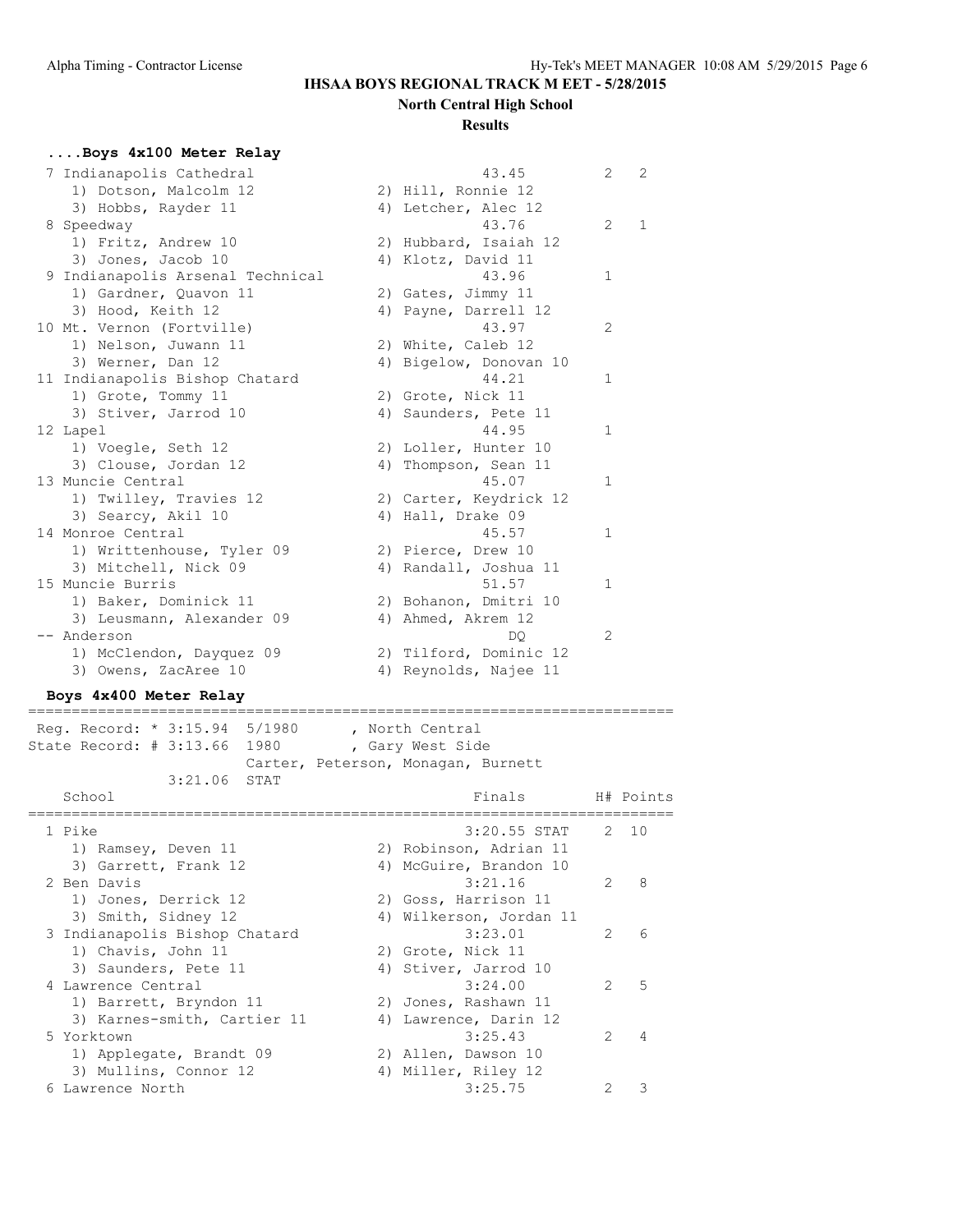#### **Results**

#### **....Boys 4x400 Meter Relay**

| 1) Tunstall Jr, Dushawn 11      | 2) Demmings, Meddie 12 |                |              |
|---------------------------------|------------------------|----------------|--------------|
| 3) Robinson, Deangelo 12        | 4) Mason, Deangelo 10  |                |              |
| 7 North Central                 | 3:26.29                | $\overline{2}$ | 2            |
| 1) Carson, Justin 12            | 2) Pryuer, Jaleel 11   |                |              |
| 3) Rossebo, Alex 12             | 4) Ware, Isaiah 10     |                |              |
| 8 Anderson                      | 3:26.94                | 2              | $\mathbf{1}$ |
| 1) McIntosh, Dey 11             | 2) Jones, Xavier 11    |                |              |
| 3) West, Alonzo 12              | 4) White, Semaj 11     |                |              |
| 9 Pendleton Heights             | 3:27.04                | $\overline{2}$ |              |
| 1) Taylor, Zack 12              | 2) Hutchinson, Kaid 11 |                |              |
| 3) McCallister, Mark 12         | 4) Wilson, Ashton 11   |                |              |
| 10 Southport                    | 3:27.84                | 2              |              |
| 1) Stroub, Charlie 11           | 2) Miller, Amone 12    |                |              |
| 3) Walton, Eli 11               | 4) Walker, Devin 12    |                |              |
| 11 Heritage Christian           | 3:28.84                | $\mathbf{1}$   |              |
| 1) Adams, Jair 09               | 2) Gasken, Ethan 11    |                |              |
| 3) Lisby, Garrett 12            | 4) Madsen, Andrew 11   |                |              |
| 12 Mt. Vernon (Fortville)       | 3:29.60                | $\mathbf 1$    |              |
| 1) Bigelow, Donovan 10          | 2) Werner, Pete 10     |                |              |
| 3) Nelson, Juwann 11            | 4) House, Jordan 11    |                |              |
| 13 Monroe Central               | 3:31.93                | $\mathbf{1}$   |              |
| 1) Sears, Randal 12             | 2) Randall, Joshua 11  |                |              |
| 3) Calhoun, Garrett 12          | 4) Drummer, Marcus 12  |                |              |
| 14 Brebeuf Jesuit Prep          | 3:32.58                | $\mathbf{1}$   |              |
| 1) Fink, Matthew 10             | 2) Hardeman, Sam 11    |                |              |
| 3) Morelock, Robby 11           | 4) Williamson, Evan 11 |                |              |
| 15 Indianapolis Cardinal Ritter | 3:35.05                | $\mathbf{1}$   |              |
| 1) Fierst, Jacob 12             | 2) Krieger, Kyle 11    |                |              |
| 3) Everett, Joe 11              | 4) Brown, Jack 11      |                |              |
| 16 Muncie Central               | 3:35.27                | $\mathbf{1}$   |              |
| 1) Jackson, Da'evon 12          | 2) Johnson, Javan 11   |                |              |
| 3) York, Isaiah 11              | 4) Young, Eliseus 09   |                |              |

#### **Boys 4x800 Meter Relay**

========================================================================== Reg. Record: \* 7:45.70 5/25/2006 , Bishop chatard Ball, Dietrick, Poore,Leone, Nelson, Kremer State Record: # 7:38.62 2011 , Lawrence Central Turner, Claflin, Steele, Dorsey 7:56.23 STAT School Finals H# Points ========================================================================== 1 Lawrence North 7:55.08 STAT 2 10 1) Silvester, Almulstapha 12 2) Harris, Kyle 10 3) Hoeft, Ethan 12 4) Jerger, Timothy 12 2 Indianapolis Cathedral 7:57.30 2 8 1) Cholewa, Dariusz 12 (2) Engle, Patrick 12 3) King, Carter 12 4) O'Neil, Patrick 12 3 Pike 7:58.14 2 6 1) Meyers, Quinn 11 2) Richardson, Noah 11 3) Ramsey, Deven 11 4) Ellington, Marcus 11 4 Brebeuf Jesuit Prep 198:03.94 2 5 1) Coffey, David 11 2) Fink, Matthew 10 3) Harless, Brady 10 4) Williamson, Evan 11

5 North Central 8:09.25 2 4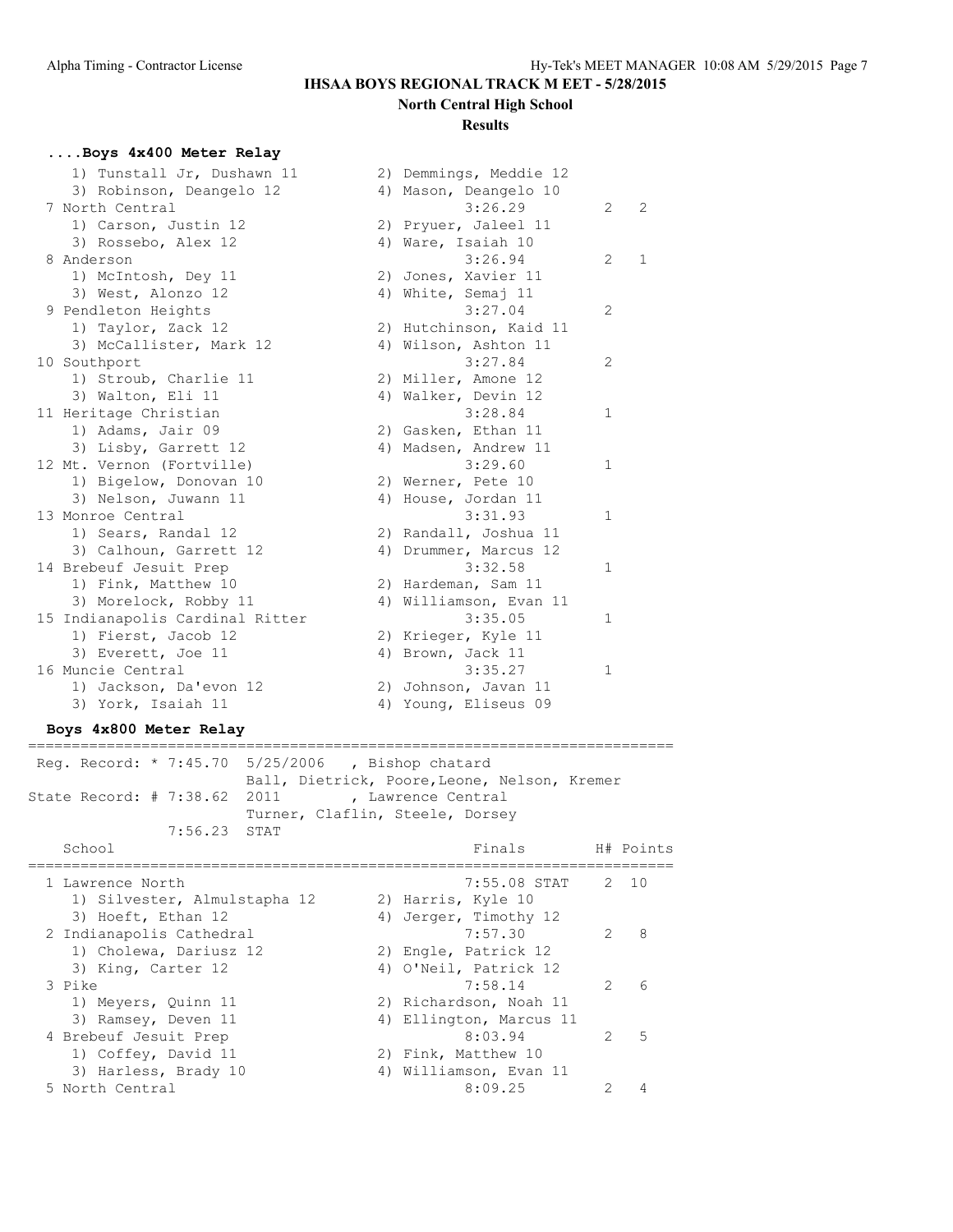#### **Results**

#### **....Boys 4x800 Meter Relay**

| 1) Carson, Justin 12            | 2) Koczenasz, Jordan 12     |                |                |
|---------------------------------|-----------------------------|----------------|----------------|
| 3) Rossebo, Alex 12             | 4) Smith, Conor 12          |                |                |
| 6 Anderson                      | 8:17.55                     | $\overline{2}$ | 3              |
| 1) Stevens, Austin 11           | 2) Jones, Xavier 11         |                |                |
| 3) Boatner, Noah 11             | 4) Kabir, Jason 11          |                |                |
| 7 Ben Davis                     | 8:20.70                     | 2              | $\overline{2}$ |
| 1) Canales, Nate 12             | 2) Carter, Adrian 12        |                |                |
| 3) O'Day, Connor 12             | 4) Araya, Amanual 12        |                |                |
| 8 Muncie Central                | 8:25.39                     | 2              | $\mathbf{1}$   |
| 1) Bell, Tariq 10               | 2) Bell, Francisco 10       |                |                |
| 3) Johnson, Javan 11            | 4) Privett, Jesse 11        |                |                |
| 9 Mt. Vernon (Fortville)        | 8:30.78                     | $\mathbf 1$    |                |
| 1) McDonald, Jimmy 12           | 2) Bostic, Tyler 09         |                |                |
| 3) Bozymski, Brian 11           | 4) Carver, Alex 09          |                |                |
| 10 Covenant Christian (Indpls)  | 8:31.74                     | $\mathbf 1$    |                |
| 1) Davis, Hanniah 11            | 2) Hurt, Abrahm 11          |                |                |
| 3) Skinner, Ryan 12             | 4) Strege, Ryan 09          |                |                |
| 11 Southport                    | 8:32.40                     | 2              |                |
| 1) Kulia, Garkor 12             | 2) Farino, Dominick 10      |                |                |
| 3) Torres, Luis 11              | 4) Springer, Josh 12        |                |                |
| 12 Monroe Central               | 8:33.19                     | $\mathbf{1}$   |                |
| 1) Drummer, Marcus 12           | 2) Pollard-kennedy, Zane 10 |                |                |
| 3) Grant, Jordan 12             | 4) Brown, Justin 12         |                |                |
| 13 Lawrence Central             | 8:39.58                     | $\mathbf{1}$   |                |
| 1) Burrell, Keegan 12           | 2) Greer, Josh 12           |                |                |
| 3) Lukens, Alex 09              | 4) Mcquire, Liam 10         |                |                |
| 14 Indianapolis Bishop Chatard  | 8:39.66                     | $\mathbf 1$    |                |
| 1) Atha, Mason 11               | 2) Crawford, Jax 10         |                |                |
| 3) Kellison, Jack 11            | 4) Oldiges, Jon 11          |                |                |
| 15 Yorktown                     | 8:51.80                     | $\mathbf 1$    |                |
| 1) Smith, Bobby 09              | 2) Moore, Carson 12         |                |                |
| 3) McNamara, Kevin 10           | 4) Harvey, Blaine 11        |                |                |
| 16 Indianapolis Cardinal Ritter | 9:04.23                     | 2              |                |
| 1) Dimmitt, Nathan 10           | 2) Krieger, Kyle 11         |                |                |
| 3) Schepers, Connor 09          | 4) Fierst, Aiden 10         |                |                |

#### **Boys High Jump**

======================================================================= Reg. Record: \* 7-01.50 5/1998 Lamar Johnson, North Central State Record: # 7-01.25 1977 Woodard,Jones, Shumpert, New Alb.M 6-04.00 STAT Name Year School **Finals** Points ======================================================================= 1 Minor, Rahman 10 Pike 6-08.00 STAT 10 2 Watkins, DaMarcus 12 Liberty Christian 6-05.00 STAT 8 3 Patterson, Aubrey 12 Anderson J6-05.00 STAT 6 4 Wilkerson, Jordan 11 Ben Davis 6-04.00 STAT 5 5 Bisal, Asmar 12 Ben Davis J6-04.00 STAT 4 6 Grote, Nick 11 Chatard 6-03.00 3 7 Johnson, Eli 10 Ritter 6-02.00 1 7 Lee, Evan 11 Park Tudor 6-02.00 1 7 Stroub, Charlie 11 Southport 6-02.00 1 10 Taylor, Gino 10 Muncie Central 6-00.00 10 Goss, Harrison 11 Ben Davis 6-00.00 10 Gaddie, Greg 12 Tech 6-00.00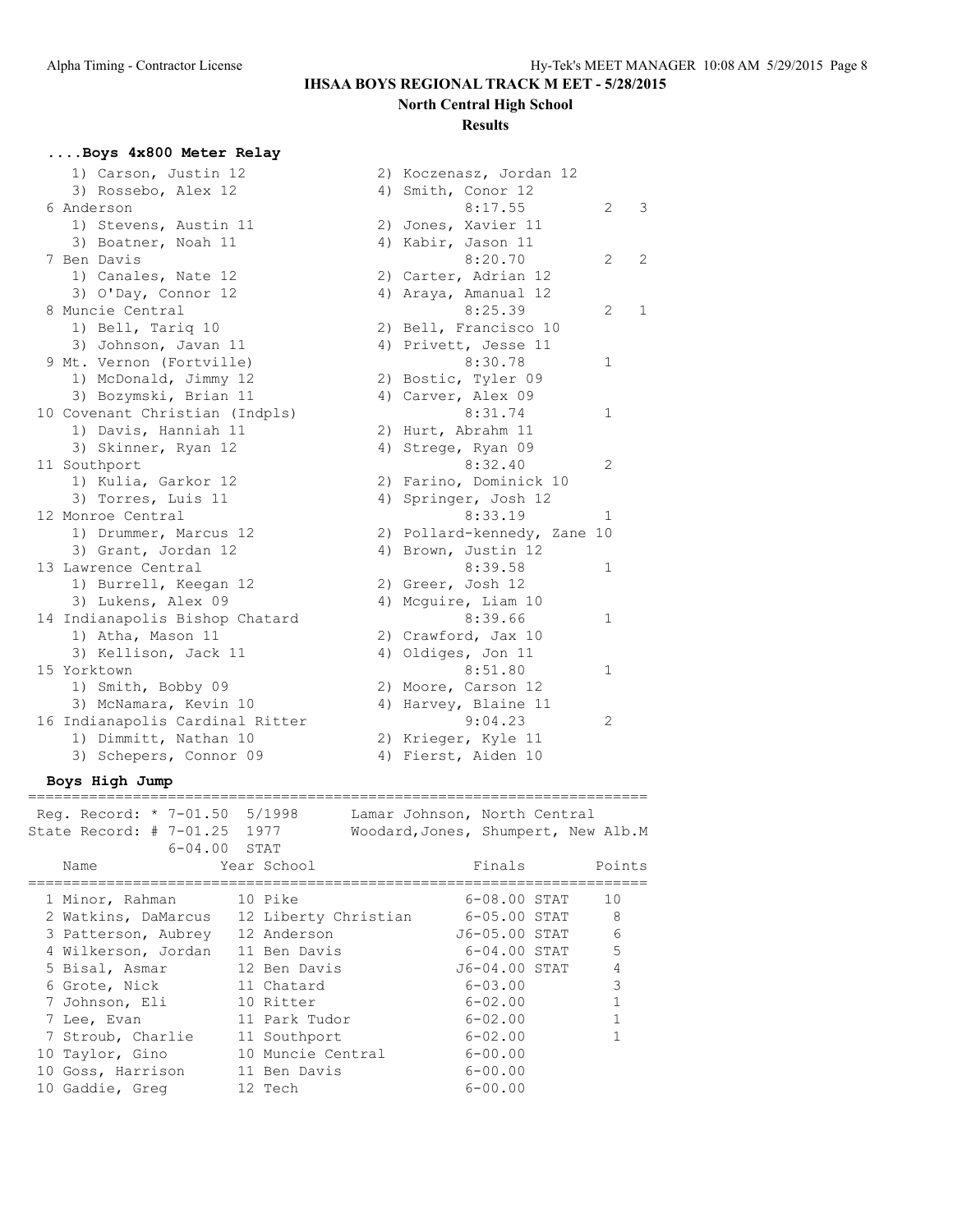**North Central High School**

#### **Results**

=======================================================================

# **....Boys High Jump**

| 13 Madison, Jonah    | 10 Blue River Valley | $5 - 10.00$ |
|----------------------|----------------------|-------------|
| -- Burtley, Javarion | 12 Monroe Central    | NΗ          |
| -- Neal, Aaron       | 11 Jay County        | SCR         |
| -- Williams, Khalil  | 12 Anderson          | SCR         |

#### **Boys Pole Vault**

======================================================================= Reg. Record: \* 16-01 5/2009 Zach Saunders, Lawrence Central

| State Record: # 17-00 2007  | Corey Shank, Fort Wayne Northrop                   |             |                |
|-----------------------------|----------------------------------------------------|-------------|----------------|
| $14 - 04.00$ STAT           |                                                    |             |                |
| Year School<br>Name         |                                                    |             | Finals Points  |
|                             |                                                    |             |                |
|                             | 1 Hine, Lincoln 12 Mt. Vernon 12-04.00             |             | 10             |
|                             | 2 Priddy, Caelan 12 Ben Davis 512-04.00 8          |             |                |
|                             | 3 Forsythe, Kyle 12 Mt. Vernon 512-04.00           |             | 6              |
|                             | 4 Wagner, Kevin 12 Southport 512-04.00             |             | 5              |
|                             | 5 Wooldridge, John 12 Brebeuf Jesuit Prep 11-10.00 |             | $\overline{4}$ |
|                             | 6 Mack, Jacob 11 Chatard 511-10.00                 |             | $\mathcal{S}$  |
|                             | 7 Seni, Brandon 10 Lawrence North 11-04.00         |             | 2              |
|                             | 8 Reeves, Tony 09 Lawrence North J11-04.00         |             | $\mathbf{1}$   |
| 9 Salazar, Jose 12 Tech     | $10-10.00$                                         |             |                |
|                             | 10 Karmazyn, Avaid 10 North Central J10-10.00      |             |                |
| 11 Broner, Anfernee 11 Tech |                                                    | $J10-10.00$ |                |
|                             | 12 Havens, David 09 Indpls Cath. J10-10.00         |             |                |
|                             | 13 Raisor, Kyle 11 Southport 10-04.00              |             |                |
|                             | 14 Houston, Cam 09 Ritter 510-04.00                |             |                |
|                             | -- Howell, Conner 12 Brebeuf Jesuit Prep           | NH          |                |
| -- Foster, Anthony 10 Delta |                                                    | ΝH          |                |
|                             | -- McCallister, Mark 12 Pendleton Heights          | NH          |                |
|                             | -- Suiter, Ballard 11 Lawrence Central SCR         |             |                |

#### **Boys Long Jump**

| Reg. Record: * 24-08 5/2007<br>State Record: # 24-07.75 1995                                                                                                                                                                                        |             | Traquincey Wilson, Lawrence North<br>Frank Young, Kokomo |               |                |
|-----------------------------------------------------------------------------------------------------------------------------------------------------------------------------------------------------------------------------------------------------|-------------|----------------------------------------------------------|---------------|----------------|
| $22 - 02.50$ STAT<br>Name and the state of the state of the state of the state of the state of the state of the state of the state of the state of the state of the state of the state of the state of the state of the state of the state of the s | Year School |                                                          | Finals Points |                |
| 1 Powell, Christian 11 Ben Davis 23-08.00 STAT                                                                                                                                                                                                      |             |                                                          |               | 10             |
| 2 Evans, Chris 11 Ben Davis 22-11.00 STAT 8                                                                                                                                                                                                         |             |                                                          |               |                |
| 3 Buchanan, Christia 11 Perry Meridian 21-11.50                                                                                                                                                                                                     |             |                                                          |               | 6              |
| 4 Doaks, Gerrid 11 Lawrence Central 21-08.50                                                                                                                                                                                                        |             |                                                          |               | 5              |
| 5 Williams, DeAndre 12 Pike                                                                                                                                                                                                                         |             | $21 - 07.00$                                             |               | $\overline{4}$ |
| 6 Watkins, DaMarcus 12 Liberty Christian 21-04.50                                                                                                                                                                                                   |             |                                                          |               | 3              |
| 7 Brimmage, Brent 10 Park Tudor 10 21-03.75                                                                                                                                                                                                         |             |                                                          |               | $\overline{2}$ |
| 8 Saunders, Pete 11 Chatard 21-00.50                                                                                                                                                                                                                |             |                                                          |               |                |
| 9 Bailey, Jeremiah 12 Muncie Central 21-00.00                                                                                                                                                                                                       |             |                                                          |               |                |
| 10 Applegate, Brandt 09 Yorktown 20-07.00                                                                                                                                                                                                           |             |                                                          |               |                |
| 11 Wiseman, Malcolm 10 Indpls Cath. 20-06.00                                                                                                                                                                                                        |             |                                                          |               |                |
| 12 Stokes, George 09 North Central 19-11.00                                                                                                                                                                                                         |             |                                                          |               |                |
| 13 Myers, Kivahni 11 Lawrence North 19-10.75                                                                                                                                                                                                        |             |                                                          |               |                |
| -- Neal, Aaron 11 Jay County                                                                                                                                                                                                                        |             |                                                          | <b>SCR</b>    |                |
| -- Garrett, Frank 12 Pike                                                                                                                                                                                                                           |             |                                                          | <b>SCR</b>    |                |
| -- Williams, Martell 10 Lawrence North                                                                                                                                                                                                              |             |                                                          | SCR           |                |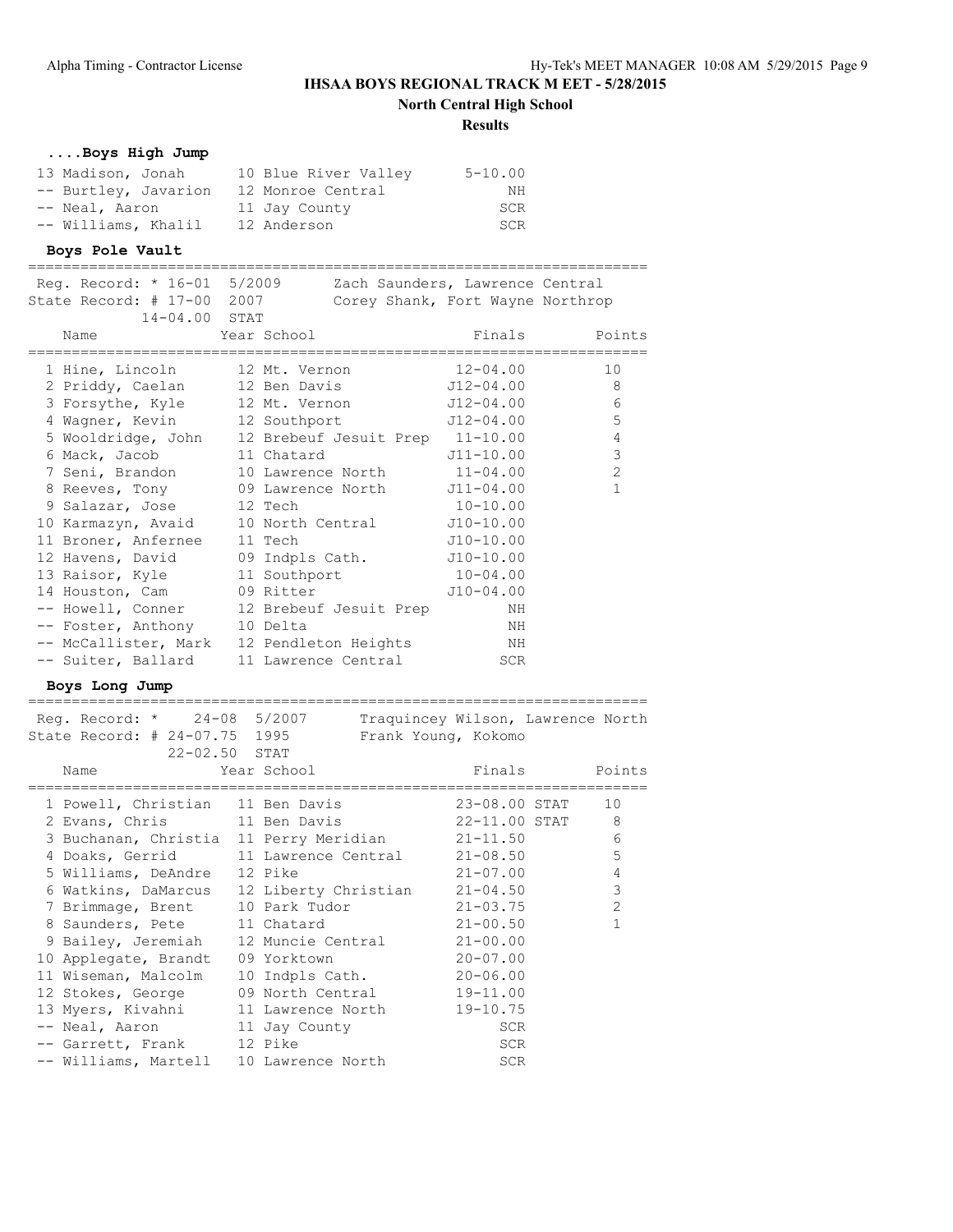# **North Central High School**

**Results**

**Boys Shot Put**

| Reg. Record: * 66-09 5/2008 Brandon Pounds, Lawrence North                                                     |                                                                                                                                                          |                                        |                            |    |
|----------------------------------------------------------------------------------------------------------------|----------------------------------------------------------------------------------------------------------------------------------------------------------|----------------------------------------|----------------------------|----|
| State Record: # 66-08.50 1997                                                                                  |                                                                                                                                                          | Jeremy Allen, Pike                     |                            |    |
| 54-11.00 STAT                                                                                                  |                                                                                                                                                          |                                        |                            |    |
| Name                                                                                                           | Year School                                                                                                                                              | Finals                                 | Points                     |    |
| 1 Brewer, Jalil 11 Ben Davis                                                                                   |                                                                                                                                                          | 56-05.00 STAT                          | 10                         |    |
| 2 Buie, Nas                                                                                                    | 12 Pike<br>12 Ben Davis<br>12 Ben Davis<br>12 Parl T                                                                                                     |                                        | 8                          |    |
| 3 Pitts, Dallas                                                                                                |                                                                                                                                                          | 56-02.00 STAT<br>55-11.00 STAT         | 6                          |    |
| 4 Lowry, Logan                                                                                                 | 12 Park Tudor                                                                                                                                            | $52 - 02.00$                           | 5                          |    |
| 5 Bandy, Aaren                                                                                                 | 12 Lawrence Central 51-09.00                                                                                                                             |                                        | 4                          |    |
| 6 Martinez, Ivan                                                                                               | 11 Lawrence Central 50-09.50                                                                                                                             |                                        | 3                          |    |
| 7 Weathers, Rondell                                                                                            | 11 Tech                                                                                                                                                  | 49-05.50                               | 2                          |    |
| 8 Riley, Aaron<br>9 Robinson, Andrew<br>10 Eastern Hancock<br>10 Gutierrez, Wyatt<br>12 Mt. Vernon<br>11 Dours |                                                                                                                                                          | $47 - 08.50$                           | $\mathbf{1}$               |    |
|                                                                                                                |                                                                                                                                                          | $47 - 04.00$                           |                            |    |
|                                                                                                                |                                                                                                                                                          | $46 - 11.00$                           |                            |    |
| 11 Downs, Marcus                                                                                               | 12 Park Tudor                                                                                                                                            | $46 - 04.00$                           |                            |    |
| 12 Dumas, MJ                                                                                                   | 11 Lawrence North 45-11.00                                                                                                                               |                                        |                            |    |
| 13 Shannon, Brayton 12 Mt. Vernon                                                                              |                                                                                                                                                          | $44 - 08.00$                           |                            |    |
|                                                                                                                |                                                                                                                                                          |                                        |                            |    |
| 14 Hood, Dominique 12 Muncie Central<br>15 Walters, Scott 12 Union City<br>16 Chalfant, Elijah 11 Winchester C |                                                                                                                                                          | $40 - 03.50$<br>$40 - 03.00$           |                            |    |
|                                                                                                                |                                                                                                                                                          | $39 - 03.50$                           |                            |    |
|                                                                                                                |                                                                                                                                                          |                                        |                            |    |
| Boys Discus Throw                                                                                              |                                                                                                                                                          |                                        |                            |    |
| Reg. Record: * 204-09 5/1997 Jeremy Allen, Pike                                                                |                                                                                                                                                          |                                        |                            |    |
| State Record: # 217-01 1993                                                                                    |                                                                                                                                                          | John Schulte, Hanover Central          |                            |    |
| 160-08 STAT                                                                                                    |                                                                                                                                                          |                                        |                            |    |
| Name                                                                                                           | Year School                                                                                                                                              | Finals                                 | Points                     |    |
| 1 Downs, Marcus                                                                                                | 12 Park Tudor                                                                                                                                            | 165-07.00 STAT                         | 10                         |    |
|                                                                                                                |                                                                                                                                                          | 161-01.00 STAT                         | 8                          |    |
|                                                                                                                |                                                                                                                                                          |                                        | 6                          |    |
|                                                                                                                |                                                                                                                                                          |                                        |                            |    |
|                                                                                                                |                                                                                                                                                          |                                        | 5                          |    |
|                                                                                                                | 2 Brandon, Justin 12 Ben Davis 161-01.00 3<br>3 Bandy, Aaren 12 Lawrence Central 150-02.00<br>4 Fraker, Dean 11 Perry Meridian 144-06.00<br>10 Ben Davis | 142-02.00                              | 4                          |    |
| 5 Coleman, Pompey                                                                                              |                                                                                                                                                          |                                        |                            |    |
| 6 Muhwanga, Chard                                                                                              | 10 North Central 141-09.00                                                                                                                               |                                        | 3                          |    |
| 7 Hood, Dominique                                                                                              | 12 Muncie Central 140-05.00                                                                                                                              |                                        | $\sqrt{2}$<br>$\mathbf{1}$ |    |
|                                                                                                                | 10 Eastern Hancock                                                                                                                                       | $137 - 02.00$                          |                            |    |
| 7 Hoou, <u>Lumenter of the Surkhart</u> , Reeece<br>9 Smith, James                                             | 10 Indpls Cath.                                                                                                                                          | $135 - 05.00$                          |                            |    |
| 10 Cline, Dillon                                                                                               | 12 New Castle                                                                                                                                            | 133-07.00                              |                            |    |
| 11 Shine, Nate                                                                                                 | 11 Pike                                                                                                                                                  | $130 - 01.00$                          |                            |    |
| 12 Bowman, Charles                                                                                             | 11 Perry Meridian                                                                                                                                        | $126 - 04.00$                          |                            |    |
| 13 Howard, Myron                                                                                               | 12 Yorktown                                                                                                                                              | $125 - 06.50$                          |                            |    |
| 14 Kelly, Brysen                                                                                               | 11 Yorktown                                                                                                                                              | $124 - 05.00$                          |                            |    |
| 15 Lockett, Immanuel                                                                                           | 09 Lawrence North                                                                                                                                        | $117 - 02.00$<br><b>SCR</b>            |                            |    |
| -- Thompson, Kameron                                                                                           | 12 Lawrence Central                                                                                                                                      |                                        |                            |    |
|                                                                                                                |                                                                                                                                                          | Men - Team Rankings - 16 Events Scored |                            |    |
| 1) Ben Davis                                                                                                   | 100                                                                                                                                                      | 2) Pike                                |                            | 98 |
| 3) North Central                                                                                               | 46                                                                                                                                                       | 4) Lawrence North                      |                            | 45 |
| 5) Lawrence Central                                                                                            | 42                                                                                                                                                       | 6) Mt. Vernon (Fortville)              |                            | 39 |
|                                                                                                                | 33                                                                                                                                                       |                                        |                            | 31 |
| 7) Brebeuf Jesuit Prep<br>9) Park Tudor                                                                        | 26                                                                                                                                                       | 8) Indianapolis Cathedral              |                            | 19 |
| 10) Indianapolis Bishop Chatar                                                                                 | 19                                                                                                                                                       | 10) Southport<br>10) Anderson          |                            | 19 |